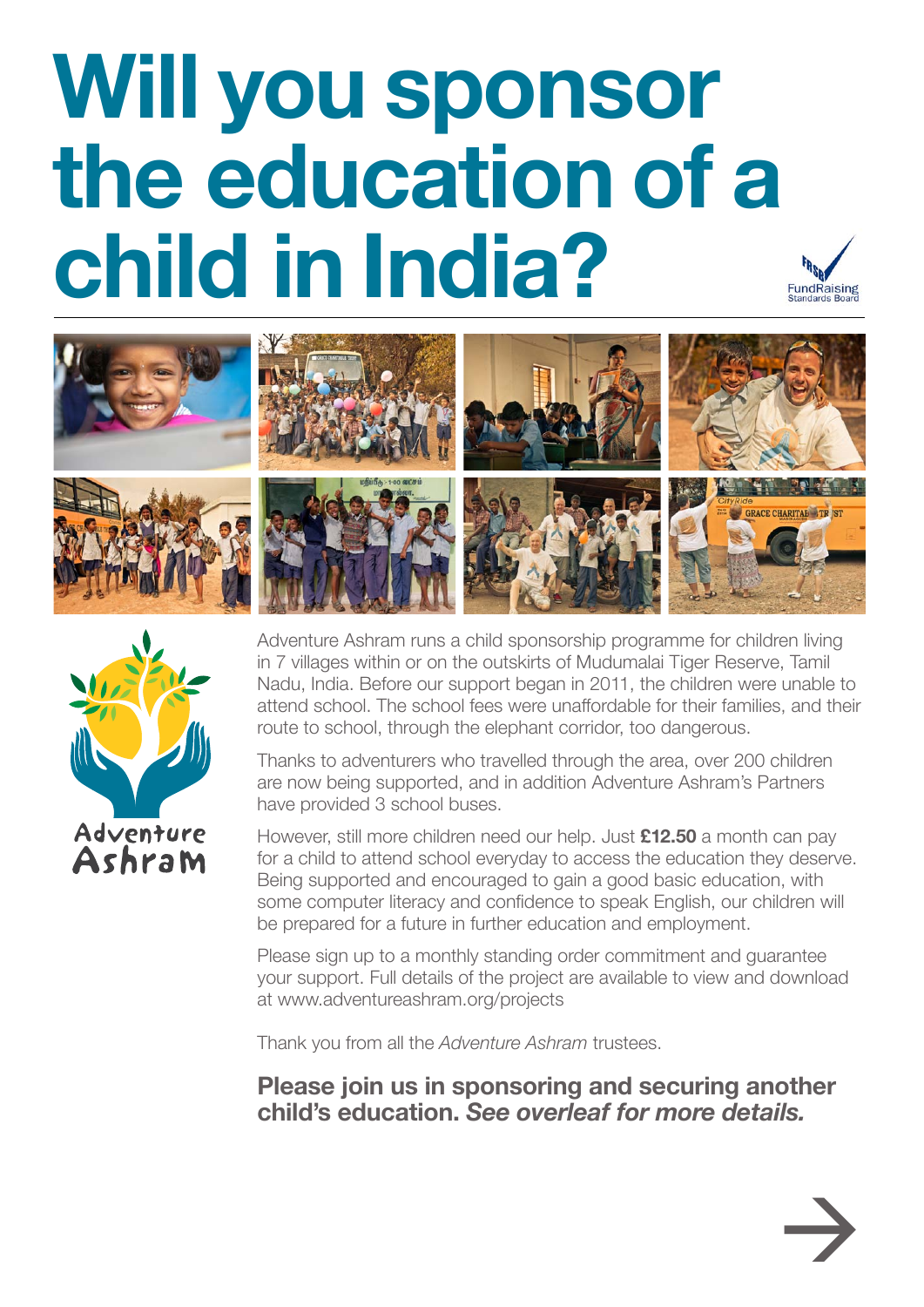# **Sponsor the education of a child in South India.**

| <b>How much will</b>            | Just £150 will pay for one child to have:                                                                                                                                                                                                                                                                                                                                                                                                                                                                                                                                                                                  |  |  |
|---------------------------------|----------------------------------------------------------------------------------------------------------------------------------------------------------------------------------------------------------------------------------------------------------------------------------------------------------------------------------------------------------------------------------------------------------------------------------------------------------------------------------------------------------------------------------------------------------------------------------------------------------------------------|--|--|
| it cost?                        | 1 year of school tuition<br>School bag with note books, pen, pencils, drawing books<br>$\bullet$<br>2 school uniforms including socks and shoes<br>$\bullet$<br>After school activities like dance, music and computers<br>$\bullet$<br>Regular health check-ups and vaccinations<br>Safe transport* to and from school<br>*2 school buses and drivers funded by Adventure Ashram                                                                                                                                                                                                                                          |  |  |
|                                 | Indian registered charity, Grace Charitable Trust, run by Solomon Daniel and his<br>team of teachers will ensure each child receives the above.                                                                                                                                                                                                                                                                                                                                                                                                                                                                            |  |  |
| <b>A</b> sponsors<br>story      | 'I have found sponsoring a child's education to be one of the most satisfying<br>gifts you can give. Sponsoring a child in India had the added bonus for me<br>of being able to visit their school and meet the children and see for myself<br>how the children were improving and growing as individuals, and how they<br>and their families were benefitting from their education. These children don't<br>take education for granted, they cherish it and they thrive on it and it will<br>benefit them and their families for life. What greater gift can be given<br>to anyone?' Wendy Smith Adventure Ashram Trustee |  |  |
| <b>Sign up</b>                  | To sign up as a child sponsor, simply fill in the form attached and return to<br>Fritha Vincent, Fundraiser and Grants Manager by sending to Adventure<br>Ashram Adventure Ashram 8 Park Chase, Guildford, Surrey GU1 1ES, UK<br>or scan and email to fritha@adventureashram.org                                                                                                                                                                                                                                                                                                                                           |  |  |
| <b>Donate in</b><br>another way | If you would like to explore other ways to get involved with Adventure Ashram,<br>please get in touch. We work with our supporters in a variety of different ways.                                                                                                                                                                                                                                                                                                                                                                                                                                                         |  |  |
| <b>Contact us</b>               | Fritha Vincent is Adventure Ashram's fundraiser and grants manager.<br>Please call or email Fritha on 07824 999 675 / fritha@adventureashram.org                                                                                                                                                                                                                                                                                                                                                                                                                                                                           |  |  |
| <b>Bank account</b><br>details  | Donations towards our work in can be made into Adventure<br>Ashram's HSBC bank account No. 02566133 / Sort Code 40 09 19. When<br>making a donation, please give your full name as a reference. Thank you!                                                                                                                                                                                                                                                                                                                                                                                                                 |  |  |
|                                 | PLEASE KEEP THIS LEAFLET FOR YOUR REFERENCE                                                                                                                                                                                                                                                                                                                                                                                                                                                                                                                                                                                |  |  |
| <b>Links</b>                    | http://www.facebook.com/pages/Adventure-Ashram                                                                                                                                                                                                                                                                                                                                                                                                                                                                                                                                                                             |  |  |
|                                 |                                                                                                                                                                                                                                                                                                                                                                                                                                                                                                                                                                                                                            |  |  |



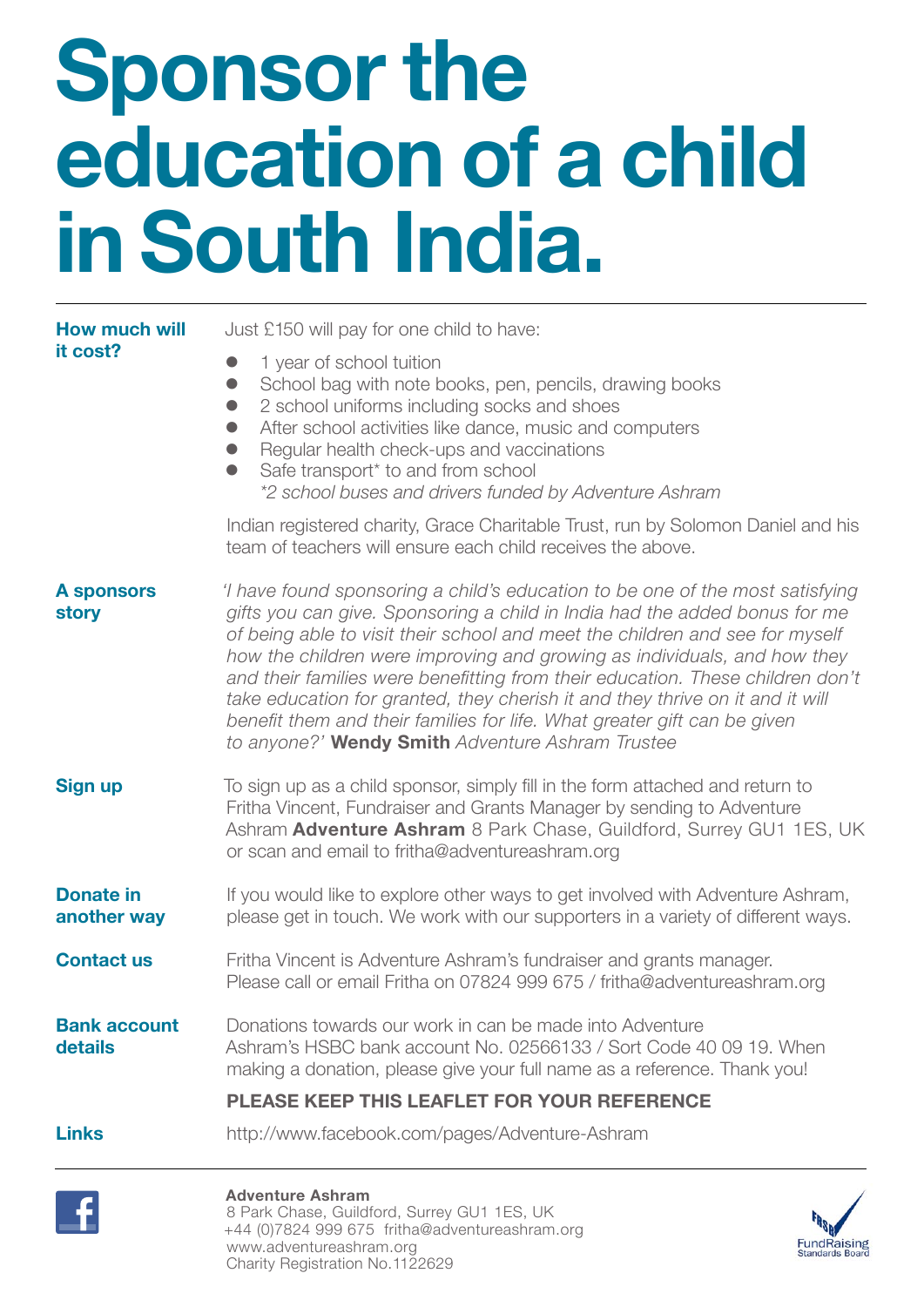### **Thank you for joining us in our mission to improve the education of children Tamil Nadu, South India.**

| Join us and<br>change a child's<br>life | Please complete this form, scan and email it to<br>fritha@adventureashram.org or send it to:<br><b>Fritha Vincent, Adventure Ashram</b><br>8 Park Chase, Guildford, Surrey GU1 1ES, UK |                                                                                                                                                                                   |  |
|-----------------------------------------|----------------------------------------------------------------------------------------------------------------------------------------------------------------------------------------|-----------------------------------------------------------------------------------------------------------------------------------------------------------------------------------|--|
|                                         |                                                                                                                                                                                        | Full Name:                                                                                                                                                                        |  |
|                                         |                                                                                                                                                                                        | Full Address: <u>Dental Address:</u> 2004                                                                                                                                         |  |
|                                         |                                                                                                                                                                                        |                                                                                                                                                                                   |  |
|                                         |                                                                                                                                                                                        | Telephone:<br><u> 1980 - Johann Stoff, deutscher Stoff, der Stoff, der Stoff, der Stoff, der Stoff, der Stoff, der Stoff, der S</u>                                               |  |
|                                         |                                                                                                                                                                                        | E-mail:                                                                                                                                                                           |  |
| I pledge                                | $\Box$                                                                                                                                                                                 | To sponsor the education of _________ child/ren each year and<br>make a donation of $E$ __________                                                                                |  |
| <b>Ways to donate</b>                   |                                                                                                                                                                                        |                                                                                                                                                                                   |  |
| <b>Cheque</b>                           | $\Box$                                                                                                                                                                                 | I would like to make my donation by cheque.<br>Please make your cheque payable to Adventure Ashram                                                                                |  |
| <b>Bank Transfer</b>                    | □                                                                                                                                                                                      | I would like to make my donation by a bank transfer*<br>HSBC / sort code 40 09 19/ Account No. 02566133<br>*Please use your Surname/Sponsor as a reference                        |  |
| <b>Standing order</b>                   | $\Box$                                                                                                                                                                                 | I would like to set up a standing order for a one off payment or pay monthly.                                                                                                     |  |
|                                         | п                                                                                                                                                                                      | I have filled in the details overleaf.<br>Thank you for sending off the form as an instruction to your bank.                                                                      |  |
|                                         | П.                                                                                                                                                                                     | I have used your bank details HSBC / sort code 40 09 19 /<br>Account No. 02566133 to set up a standing order via my internet banking.<br>I have used my full name as a reference. |  |
| <b>Gift Aid</b><br><b>Declaration</b>   | $\Box$                                                                                                                                                                                 | I am a UK tax payer. Please claim Gift Aid on this donation and any<br>subsequent donations I make to Adventure Ashram.                                                           |  |
| <b>Updates</b>                          | □                                                                                                                                                                                      | Thank you for emailing a receipt for my donation and updating me<br>regularly via email.                                                                                          |  |



#### **Adventure Ashram**

8 Park Chase, Guildford, Surrey GU1 1ES, UK +44 (0)7824 999 675 fritha@adventureashram.org www.adventureashram.org Charity Registration No.1122629